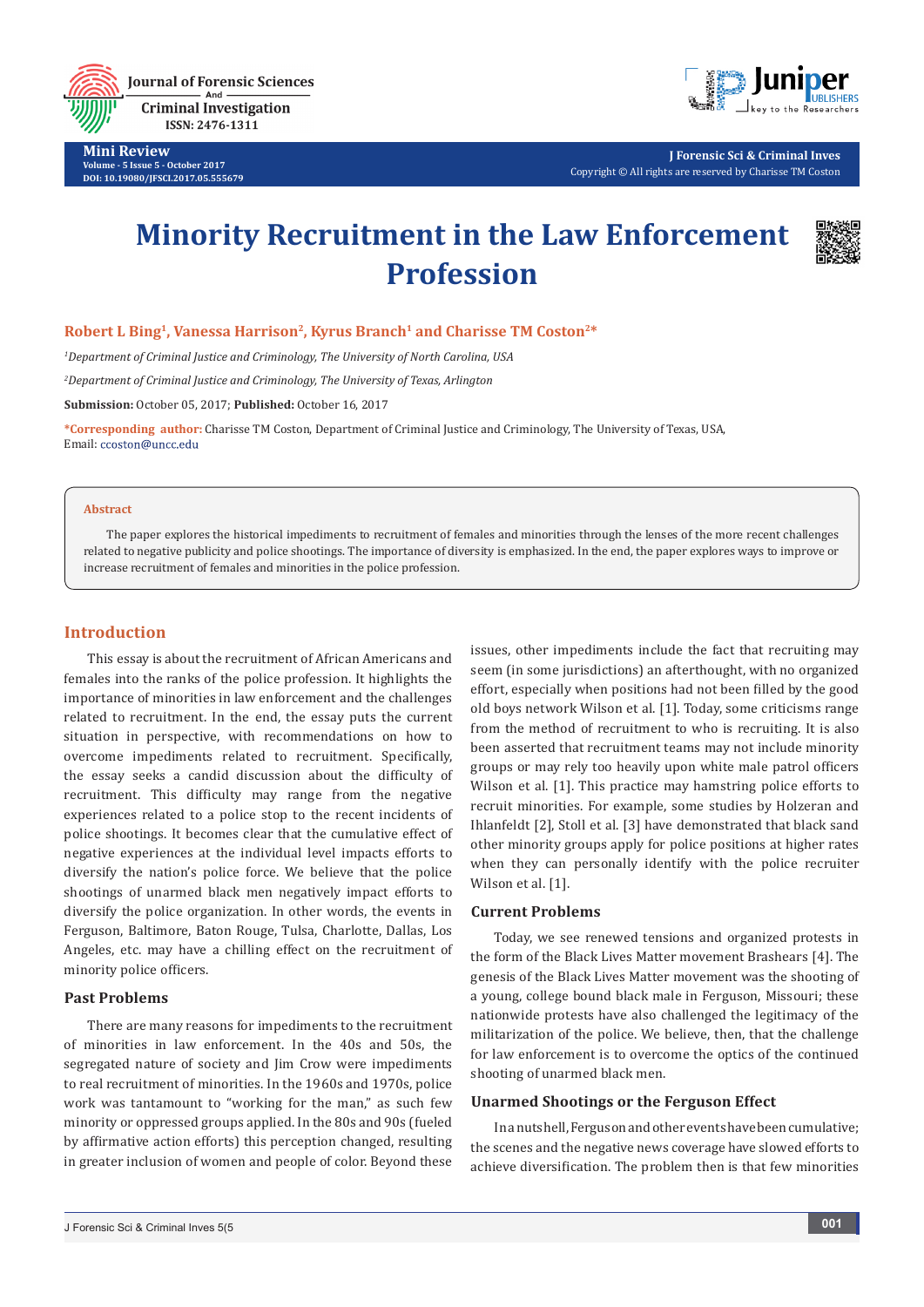want to join an organization with a history of racial bias, as suggested by incidents in Ferguson, New York, Baltimore and the cold blooded shooting in North Charleston. The Washington Post reported that in 2015, 34% of all police shootings were of unarmed black men, who comprise only 6 percent of the total U.S. population. Together, these myriad incidents create another Ferguson effect, namely, an apprehension to seek employment within the ranks of the police profession.

#### **A Cursory Look at the Literature**

#### **Strategies Revisited**

Some scholars e.g.; Wilson et al. [1] suggest that it is important to recognize the pivotal role that black and other minority groups play in the recruitment process. Thus, agency promotion and retention programs that include females, blacks, and other minority groups in command positions can provide strong incentives for other minorities to join the ranks of law enforcement. Restated, using female and minority employees in the recruitment process increases the likelihood of successful recruitment. In addition, the literature reveals that recruiting efforts should include conventional and nonconventional locations, such as churches, barbershops and hair salons, etc. Wilson et al. [1] suggest, for example, that hair salons and shopping malls can serve as a source of informal and formal information about employment opportunities. The point here is that police recruiting strategies need to think outside of the box in recruitment events. Concomitantly, recruiting efforts should include people of color, so that potential candidates can see minority police officers in position of leadership. A recent survey e.g., Raganellaa et al. [5] of potential New York recruits revealed that both whites and blacks joined police departments for similar reasons, but blacks more so that whites joined the police for more altruistic reasons. Thus, if recruitment efforts are going to be successful in drawing minority and female recruits in increasing numbers, the department should emphasize the helping aspect of the job, and not just benefits and job opportunity Raganellaa et al. [5]. This observation is especially true for female recruits; the only difference was that female recruits did not seek careers in law enforcement as a last option for a career opportunity, whereas the men in the survey did. By contrast, African American male recruits ranked highly on their list the importance of salary. According to Raganellaa et al. [5] salary was more important for Black males, while opportunities for career advancement was more important for White females, and enforcing the laws of society was more important for Hispanic females. One counter intuitive finding in the literature pertains to salary and efforts to attract females and minorities; the findings suggest that salary (while critically important) may not be insufficient. The literature also reveals that substantial salaries correlate with an increased number of less qualified applicants Raganellaa et al. [5] we consider this last finding inconsequential, but it certainly merits additional research.

## **The value of diversity**

It is critically important to have a police force that mirrors the population served; this has been the objective of law enforcement for some time now. Specifically, Dulaney [6] maintains that the road to successful integration of minorities into the police department has never been easy. Raganellaa et al. [5] argue that the lack of representation of blacks and other ethnic groups is linked to tensions between police and the minority community. The argument put forward is that if more blacks, females and or Hispanics were on the force there might be less fear of the community and fewer shootings of unarmed youths. In addition, others Fuller [7] argue that the primary benefit of a fully diverse department is that it weakens the "code of secrecy" for which law enforcement is known Alexander [8]. Next, when minority group member see others minorities on the police force, it signals inclusion and legitimacy; which is a good thing. It goes without saying that diversity within the ranks of the police force is fundamentally important and that the composition of the police department should reflect the demographics of the community served. We hope that diversity by any means necessary is a step in the correct direction [9-13].

## **Discussion**

As a starting point, strong recruitment efforts should take advantage of the full range of available resources. There should also be recognition that increased salaries alone is not the primary solution to female and minority employment; the findings, once more, suggest that salary while important may not be enough Jordan et al. [14]. We reiterate, the need for traditional and non-traditional strategies to recruitment of all minority applicants, including Asians, Hispanics, and Arabs. Police departments must work harder to convince the public that these shootings are aberrations. Former police Chief David Brown (of the Dallas Police Department) maintains that applicants must be the change they want to see within the police organization. Restated, he maintains that it is not enough to complain, but to join to be a part of the change that one would like to see in the police organization.

# **Conclusion**

It is important to remember that policing is a noble profession and that recent incidents reflect the wrong doings of a small group on the police force. Local police departments must be very candid about this reality. In the end, we trust that police organizations will employ imaginative recruitment strategies that transcend the classroom and reach into institutions that have tentacles in the minority community, like churches and hair salons. The research, for example, reveals that agencies with special and innovative recruitment strategies increase minority hires significantly Jordan et al. [14]. Last to help overcome the bad optics related to unarmed shootings and or the militarization of the police, the other strategy would be to appeal to the altruistic nature of many female and minority applicants.